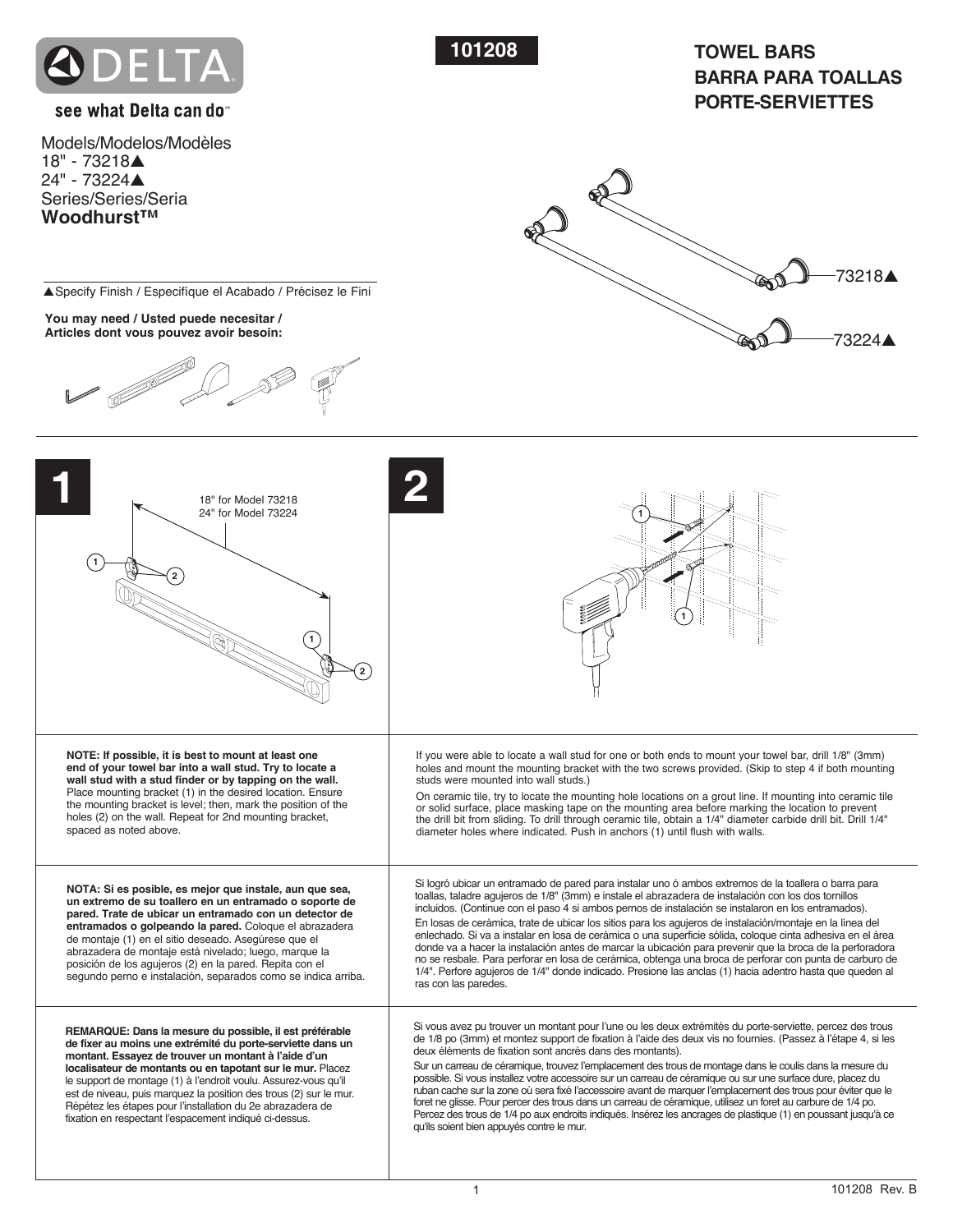

## **CLEANING AND CARE**

Care should be given to the cleaning of this product. Although its finish is extremely durable, it can be damaged by harsh abrasives or polish. To clean, simply wipe gently with a damp cloth and blot dry with a soft towel.

## **LIMPIEZA Y CUIDADO DE SU LLAVE**

Tenga cuidado al ir a limpiar este producto. Aunque su acabado es sumamente durable, puede ser afectado por agentes de limpieza o para pulir abrasivos. Para limpiar su llave, simplemente frótela con un trapo húmedo y luego séquela con una toalla suave.

### **INSTRUCTIONS DE NETTOYAGE**

Il faut le nettoyer avec soin. Même si son fini est extrêmement durable, il peut être abîmé par des produits fortement abrasifs ou des produits de polissage. Il faut simplement le frotter doucement avec un chiffon humide et le sécher à l'aide d'un chiffon doux.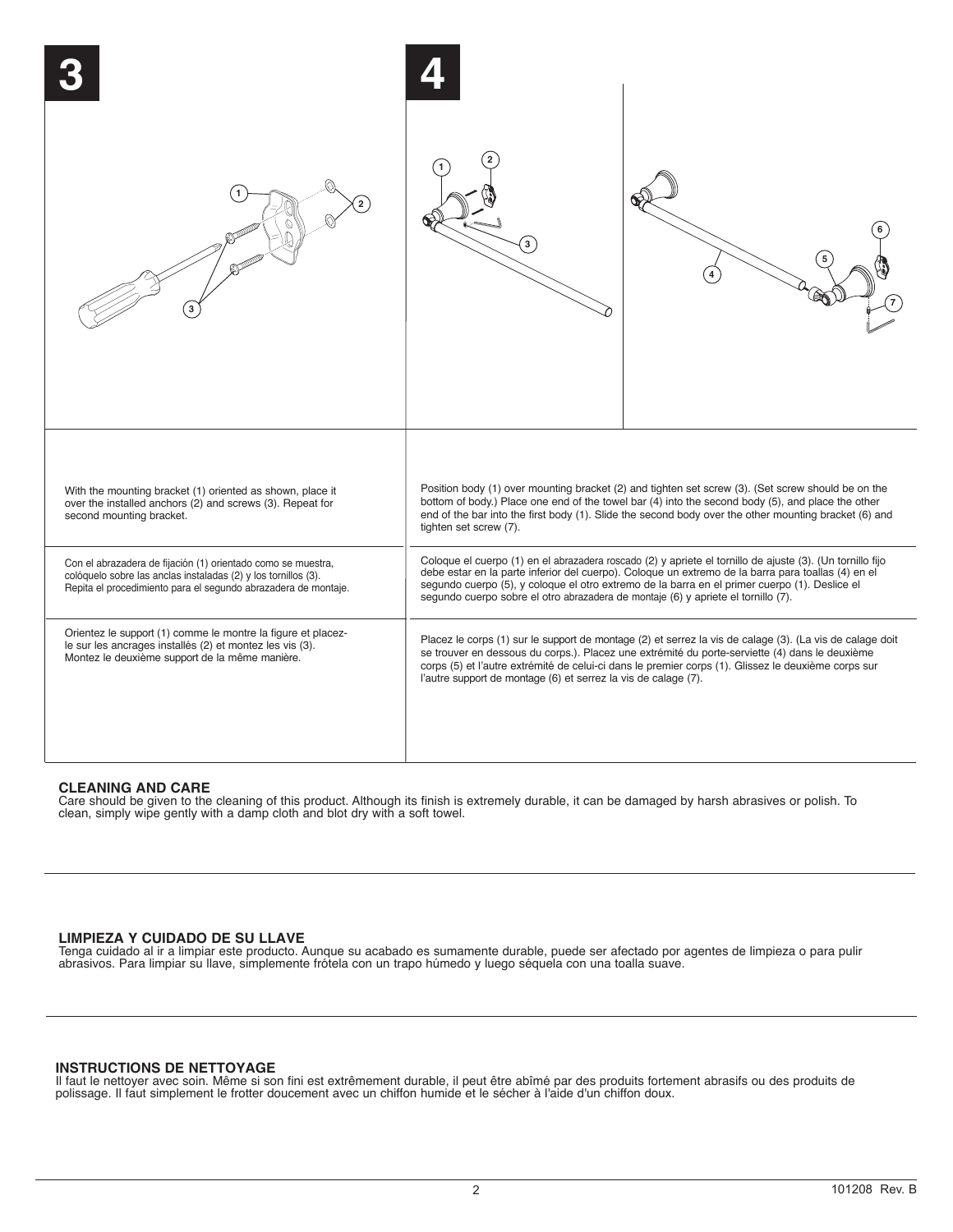# **Cleaning and Care**

Care should be given to the cleaning of this product. Although its finish is extremely durable, it can be damaged by harsh abrasives or polish. To clean, simply wipe gently with a damp cloth and blot dry with a soft towel.

## **Limpieza y Cuidado de su Llave**

Tenga cuidado al limpiar este producto. Aunque su acabado es sumamente durable, puede ser afectado por agentes de limpieza o para pulir abrasivos. Para limpiar su llave, simplemente frótela con un trapo húmedo y luego séquela con una toalla suave.

## **Instructions de nettoyage**

Care should be given to the cleaning of this product. Although its finish is extremely durable, it can be damaged by harsh abrasives or polish. To clean, simply wipe gently with a damp cloth and blot dry with a soft towel.